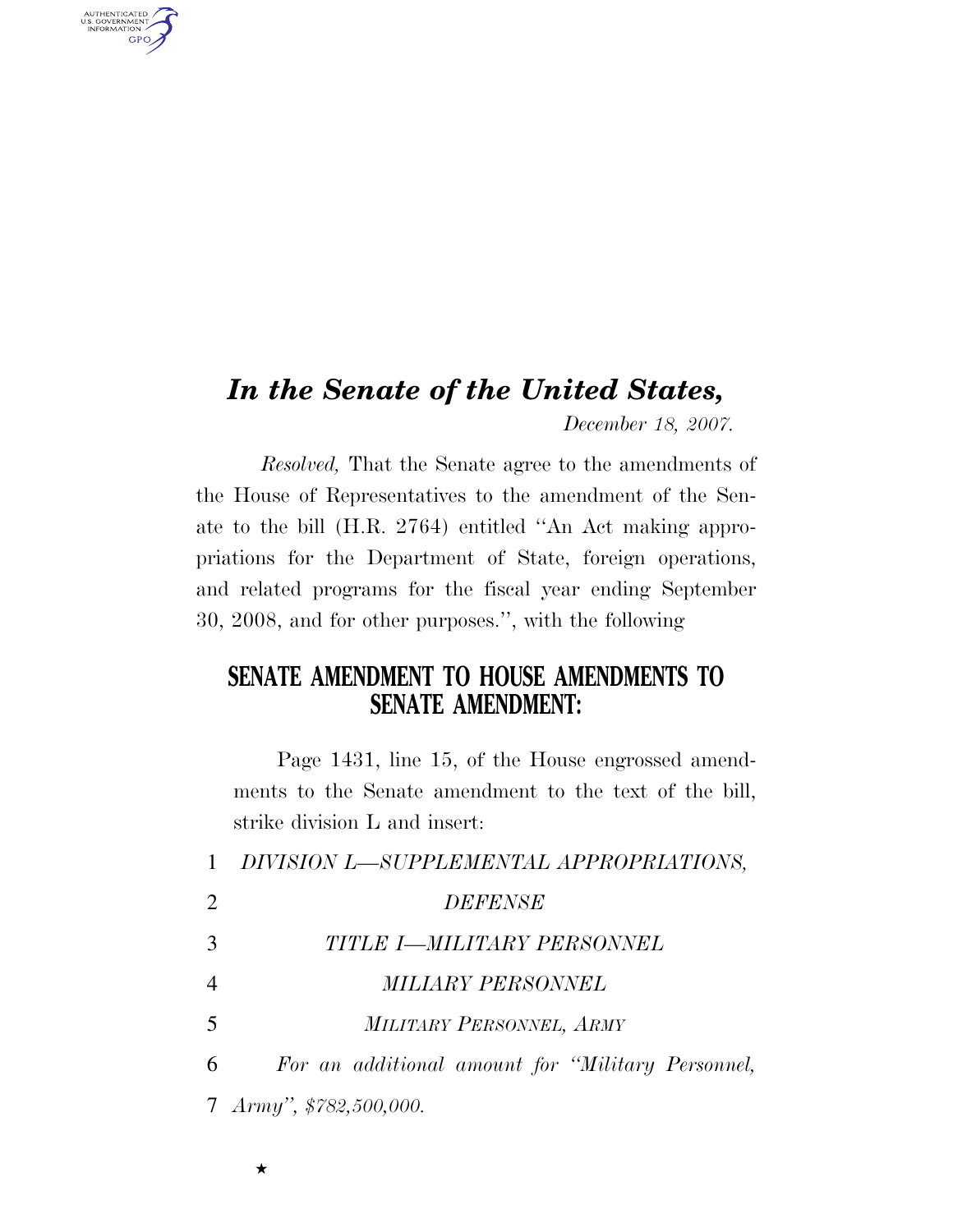| 1              | MILITARY PERSONNEL, NAVY                                   |  |  |  |  |  |
|----------------|------------------------------------------------------------|--|--|--|--|--|
| $\overline{2}$ | For an additional amount for "Military Personnel,          |  |  |  |  |  |
| 3              | Navy", \$95,624,000.                                       |  |  |  |  |  |
| $\overline{4}$ | MILITARY PERSONNEL, MARINE CORPS                           |  |  |  |  |  |
| 5              | For an additional amount for "Military Personnel,          |  |  |  |  |  |
| 6              | Marine Corps", \$56,050,000.                               |  |  |  |  |  |
| 7              | MILITARY PERSONNEL, AIR FORCE                              |  |  |  |  |  |
| 8              | For an additional amount for "Military Personnel,          |  |  |  |  |  |
| 9              | Air Force", \$138,037,000.                                 |  |  |  |  |  |
| 10             | TITLE II-OPERATION AND MAINTENANCE                         |  |  |  |  |  |
| 11             | <b>OPERATION AND MAINTENANCE</b>                           |  |  |  |  |  |
| 12             | <b>OPERATION AND MAINTENANCE, ARMY</b>                     |  |  |  |  |  |
| 13             | For an additional amount for "Operation and Mainte-        |  |  |  |  |  |
| 14             | nance, Army", \$35,152,370,000.                            |  |  |  |  |  |
| 15             | <b>OPERATION AND MAINTENANCE, NAVY</b>                     |  |  |  |  |  |
| 16             | (INCLUDING TRANSFERS OF FUNDS)                             |  |  |  |  |  |
| 17             | For an additional amount for "Operation and Mainte-        |  |  |  |  |  |
|                | 18 nance, Navy", \$3,664,000,000: Provided, That up to     |  |  |  |  |  |
| 19             | \$110,000,000 shall be transferred to the Coast Guard "Op- |  |  |  |  |  |
| 20             | erating Expenses" account.                                 |  |  |  |  |  |
| 21             | OPERATION AND MAINTENANCE, MARINE CORPS                    |  |  |  |  |  |
| 22             | For an additional amount for "Operation and Mainte-        |  |  |  |  |  |
|                |                                                            |  |  |  |  |  |

*nance, Marine Corps'', \$3,965,638,000.*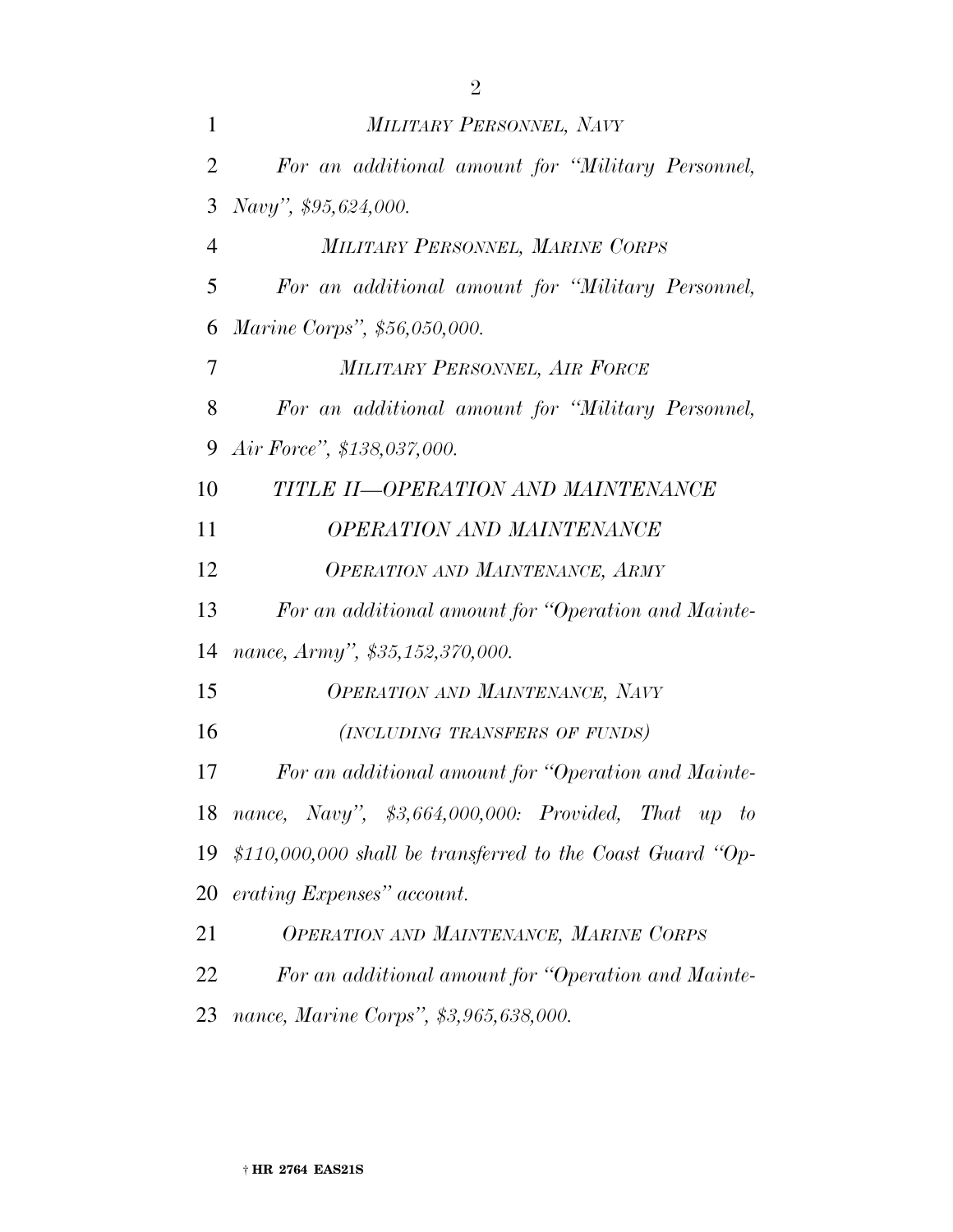*OPERATION AND MAINTENANCE, AIR FORCE For an additional amount for ''Operation and Mainte-nance, Air Force'', \$4,778,000,000.*

*OPERATION AND MAINTENANCE, DEFENSE-WIDE*

 *For an additional amount for ''Operation and Mainte- nance, Defense-Wide'', \$2,116,950,000, of which up to \$300,000,000, to remain available until expended, may be used for payments to reimburse Pakistan, Jordan, and other key cooperating nations, for logistical, military, and other support provided, or to be provided, to United States military operations, notwithstanding any other provision of law: Provided, That such payments may be made in such amounts as the Secretary of Defense, with the concurrence of the Secretary of State, and in consultation with the Di- rector of the Office of Management and Budget, may deter- mine, in his discretion, based on documentation determined by the Secretary of Defense to adequately account for the support provided, and such determination is final and con- clusive upon the accounting officers of the United States, and 15 days following notification to the appropriate con- gressional committees: Provided further, That the Secretary of Defense shall provide quarterly reports to the congres- sional defense committees on the use of funds provided in this paragraph.*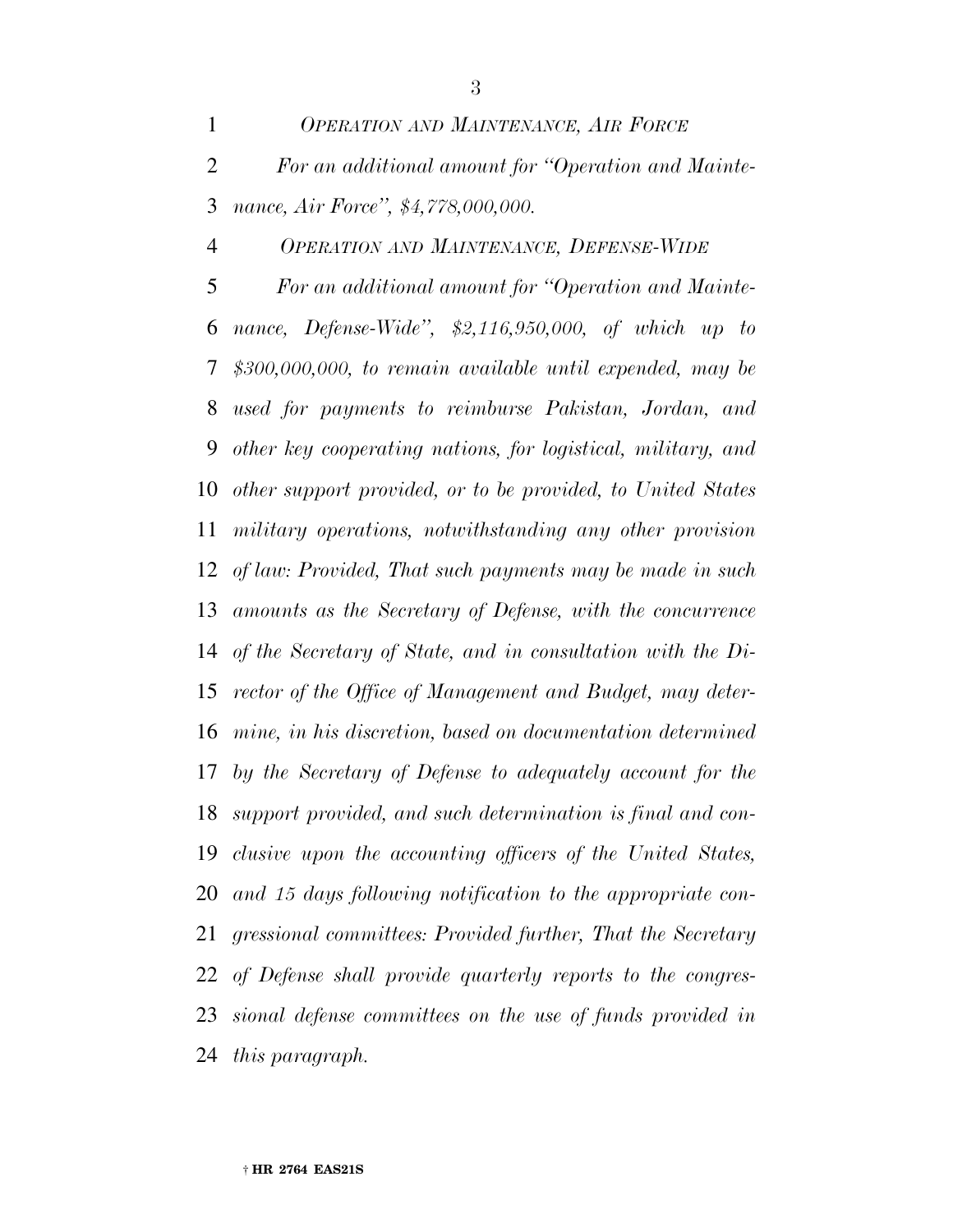| 1              | OPERATION AND MAINTENANCE, ARMY RESERVE                      |
|----------------|--------------------------------------------------------------|
| 2              | For an additional amount for "Operation and Mainte-          |
| 3              | nance, Army Reserve", \$77,736,000.                          |
| $\overline{4}$ | <b>OPERATION AND MAINTENANCE, NAVY RESERVE</b>               |
| 5              | For an additional amount for "Operation and Mainte-          |
| 6              | nance, Navy Reserve", \$41,657,000.                          |
| 7              | OPERATION AND MAINTENANCE, MARINE CORPS RESERVE              |
| 8              | For an additional amount for "Operation and Mainte-          |
| 9              | nance, Marine Corps Reserve", \$46,153,000.                  |
| 10             | <b>OPERATIONS AND MAINTENANCE, AIR FORCE RESERVE</b>         |
| 11             | For an additional amount for "Operation and Mainte-          |
| 12             | nance, Air Force Reserve", \$12,133,000.                     |
| 13             | OPERATION AND MAINTENANCE, ARMY NATIONAL GUARD               |
| 14             | For an additional amount for "Operation and Mainte-          |
| 15             | nance, Army National Guard", \$327,000,000.                  |
| 16             | OPERATION AND MAINTENANCE, AIR NATIONAL GUARD                |
| 17             | For an additional amount for "Operation and Mainte-          |
| 18             | nance, Air National Guard", \$51,634,000.                    |
| 19             | <b>IRAQ FREEDOM FUND</b>                                     |
| 20             | (INCLUDING TRANSFER OF FUNDS)                                |
| 21             | For an additional amount for "Iraq Freedom Fund",            |
| 22             | \$3,747,327,000, to remain available for transfer until Sep- |
| 23             | tember 30, 2009, only to support operations in Iraq or Af-   |
| 24             | ghanistan: Provided, That the Secretary of Defense may       |
| 25             | transfer the funds provided herein to appropriations for     |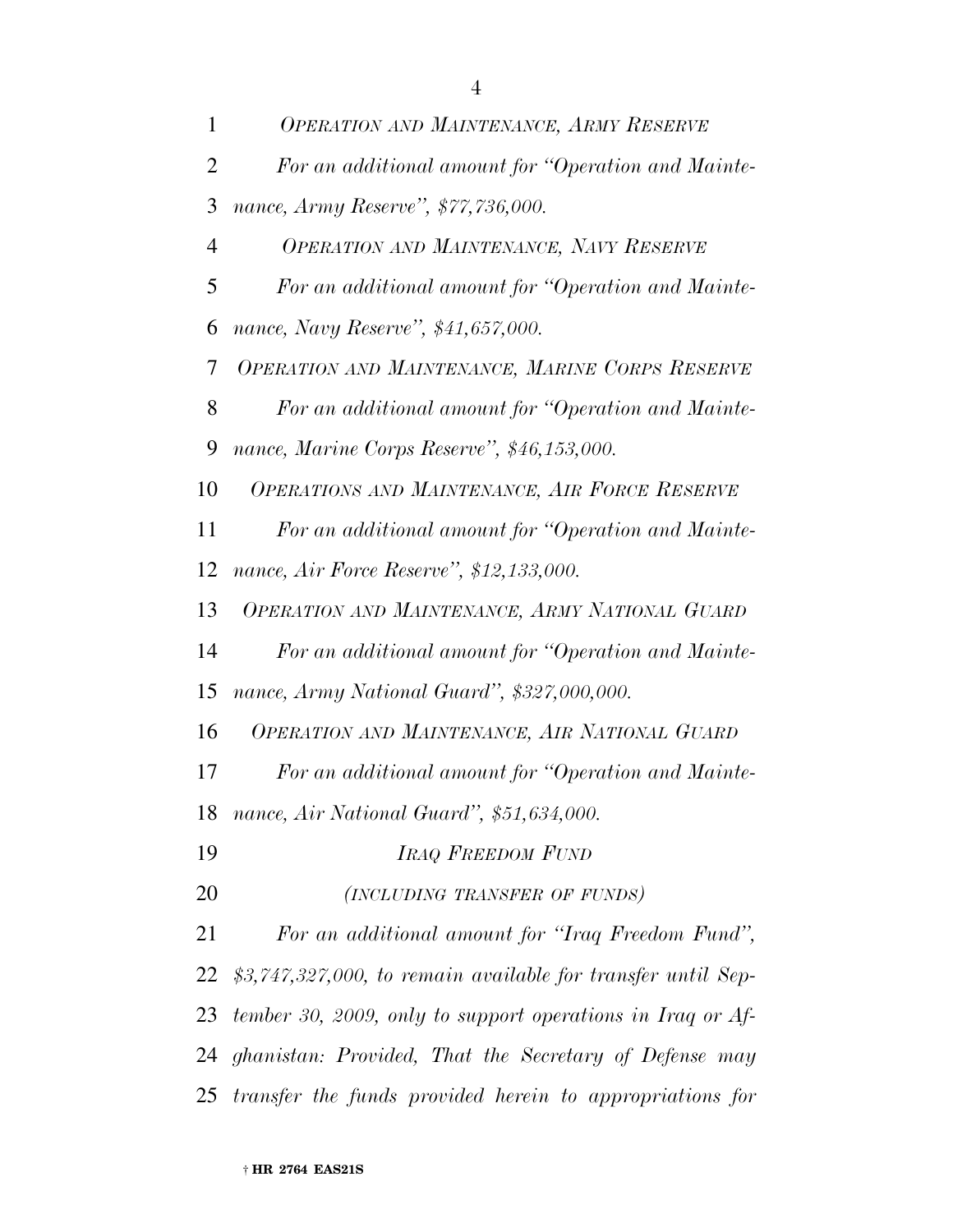*military personnel; operation and maintenance; Overseas Humanitarian, Disaster, and Civic Aid; procurement; re- search, development, test and evaluation; and working cap- ital funds: Provided further, That funds transferred shall be merged with and be available for the same purposes and for the same time period as the appropriation or fund to which transferred: Provided further, That this transfer au- thority is in addition to any other transfer authority avail- able to the Department of Defense: Provided further, That upon a determination that all or part of the funds trans- ferred from this appropriation are not necessary for the purposes provided herein, such amounts may be transferred back to this appropriation: Provided further, That the Sec- retary of Defense shall, not fewer than 5 days prior to mak- ing transfers from this appropriation, notify the congres- sional defense committees in writing of the details of any such transfer: Provided further, That the Secretary shall submit a report no later than 30 days after the end of each fiscal quarter to the congressional defense committees sum- marizing the details of the transfer of funds from this ap-propriation.*

*AFGHANISTAN SECURITY FORCES FUND*

*(INCLUDING TRANSFER OF FUNDS)*

 *For the ''Afghanistan Security Forces Fund'', \$1,350,000,000, to remain available until September 30,*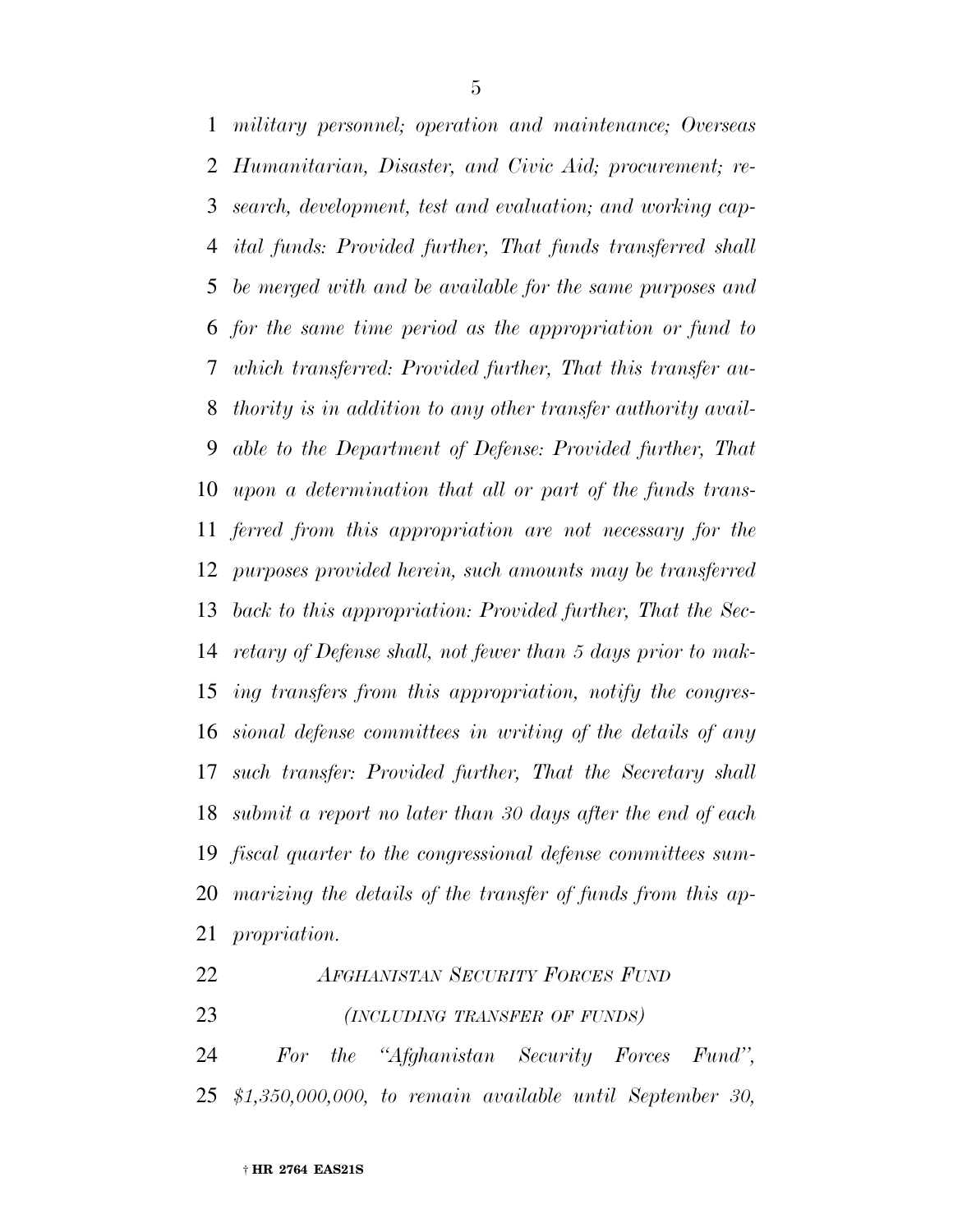*2009: Provided, That such funds shall be available to the Secretary of Defense, notwithstanding any other provision of law, for the purpose of allowing the Commander, Office of Security Cooperation–Afghanistan, or the Secretary's designee, to provide assistance, with the concurrence of the Secretary of State, to the security forces of Afghanistan, in- cluding the provision of equipment, supplies, services, training, facility and infrastructure repair, renovation, and construction, and funding: Provided further, That the authority to provide assistance under this heading is in ad- dition to any other authority to provide assistance to for- eign nations: Provided further, That the Secretary of De- fense may transfer such funds to appropriations for mili- tary personnel; operation and maintenance; Overseas Hu- manitarian, Disaster, and Civic Aid; procurement; re- search, development, test and evaluation; and defense work- ing capital funds to accomplish the purposes provided here- in: Provided further, That this transfer authority is in ad- dition to any other transfer authority available to the De- partment of Defense: Provided further, That upon a deter- mination that all or part of the funds so transferred from this appropriation are not necessary for the purposes pro- vided herein, such amounts may be transferred back to this appropriation: Provided further, That contributions of funds for the purposes provided herein from any person,*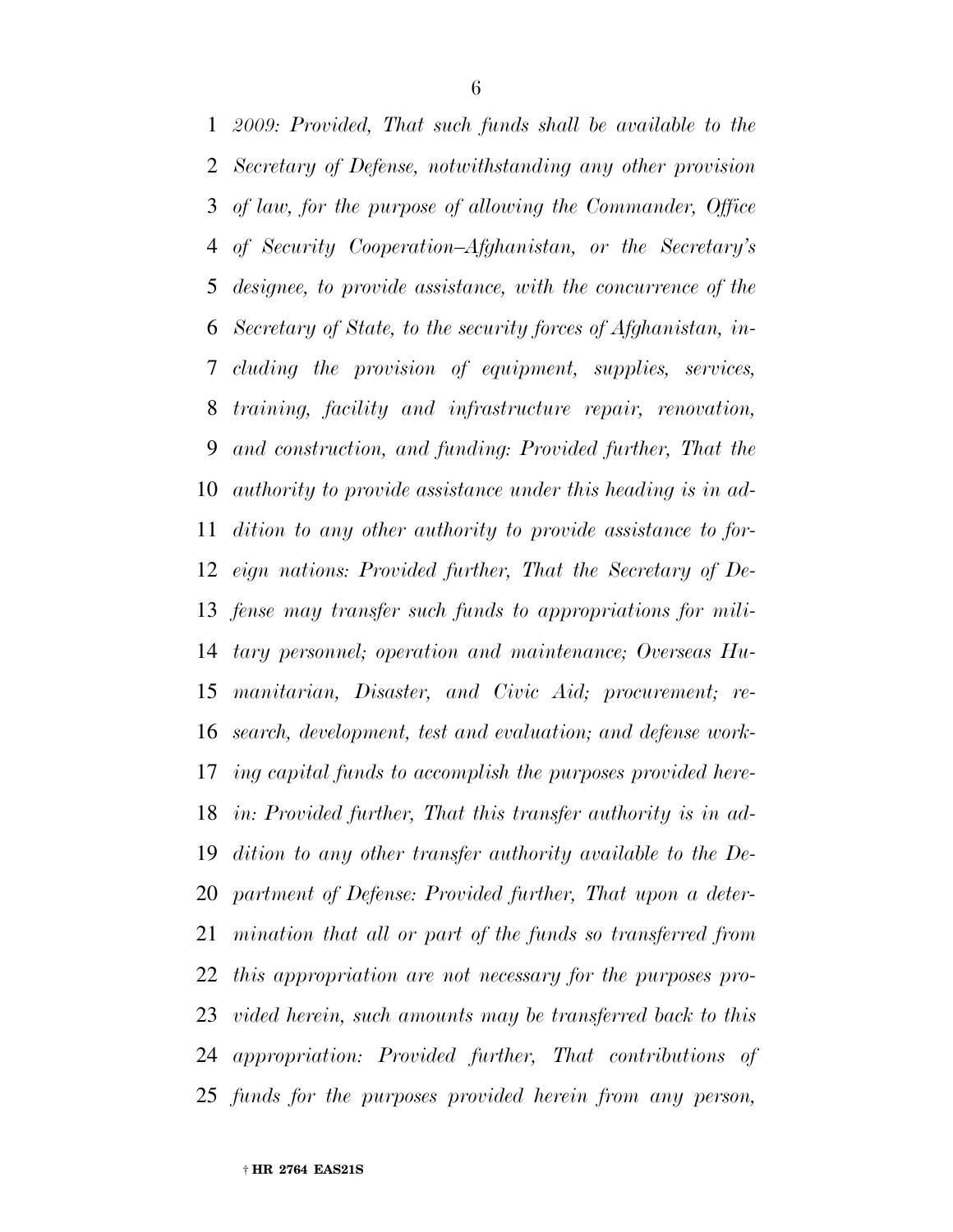*foreign government, or international organization may be credited to this Fund, and used for such purposes: Provided further, That the Secretary shall notify the congressional defense committees in writing upon the receipt and upon the transfer of any contribution delineating the sources and amounts of the funds received and the specific use of such contributions: Provided further, That the Secretary of De- fense shall, not fewer than five days prior to making trans- fers from this appropriation account, notify the congres- sional defense committees in writing of the details of any such transfer: Provided further, That the Secretary shall submit a report no later than 30 days after the end of each fiscal quarter to the congressional defense committees sum- marizing the details of the transfer of funds from this ap-propriation.*

- *IRAQ SECURITY FORCES FUND*
- *(INCLUDING TRANSFER OF FUNDS)*

 *For the ''Iraq Security Forces Fund'', \$1,500,000,000, to remain available until September 30, 2009: Provided, That such funds shall be available to the Secretary of De- fense, notwithstanding any other provision of law, for the purpose of allowing the Commander, Multi-National Secu- rity Transition Command–Iraq, or the Secretary's designee, to provide assistance, with the concurrence of the Secretary of State, to the security forces of Iraq, including the provi-*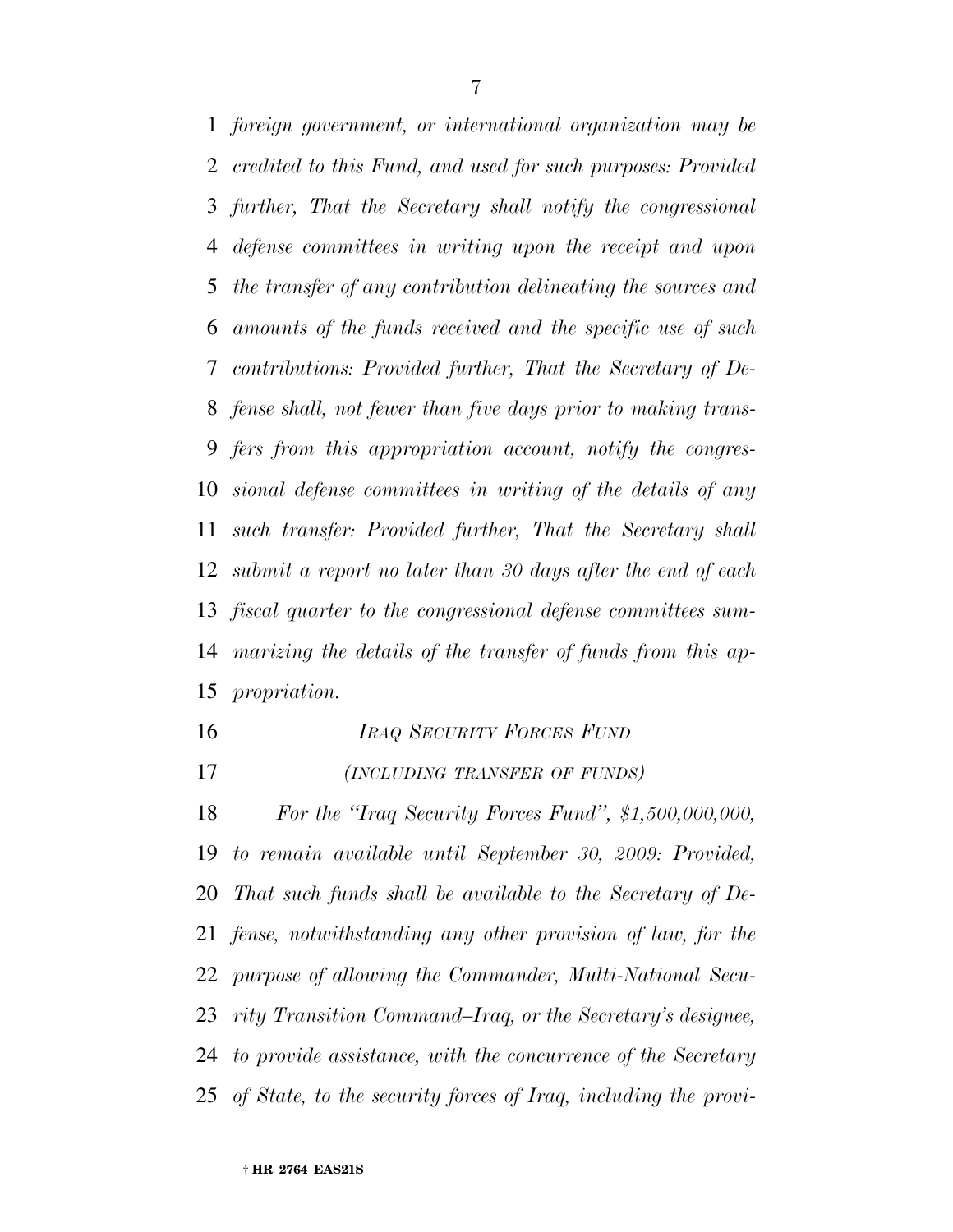*sion of equipment, supplies, services, training, facility and infrastructure repair, renovation, and construction, and funding: Provided further, That the authority to provide as- sistance under this heading is in addition to any other au- thority to provide assistance to foreign nations: Provided further, That the Secretary of Defense may transfer such funds to appropriations for military personnel; operation and maintenance; Overseas Humanitarian, Disaster, and Civic Aid; procurement; research, development, test and evaluation; and defense working capital funds to accom- plish the purposes provided herein: Provided further, That this transfer authority is in addition to any other transfer authority available to the Department of Defense: Provided further, That upon a determination that all or part of the funds so transferred from this appropriation are not nec- essary for the purposes provided herein, such amounts may be transferred back to this appropriation: Provided further, That contributions of funds for the purposes provided herein from any person, foreign government, or international orga- nization may be credited to this Fund, and used for such purposes: Provided further, That the Secretary shall notify the congressional defense committees in writing upon the receipt and upon the transfer of any contribution delin- eating the sources and amounts of the funds received and the specific use of such contributions: Provided further, That*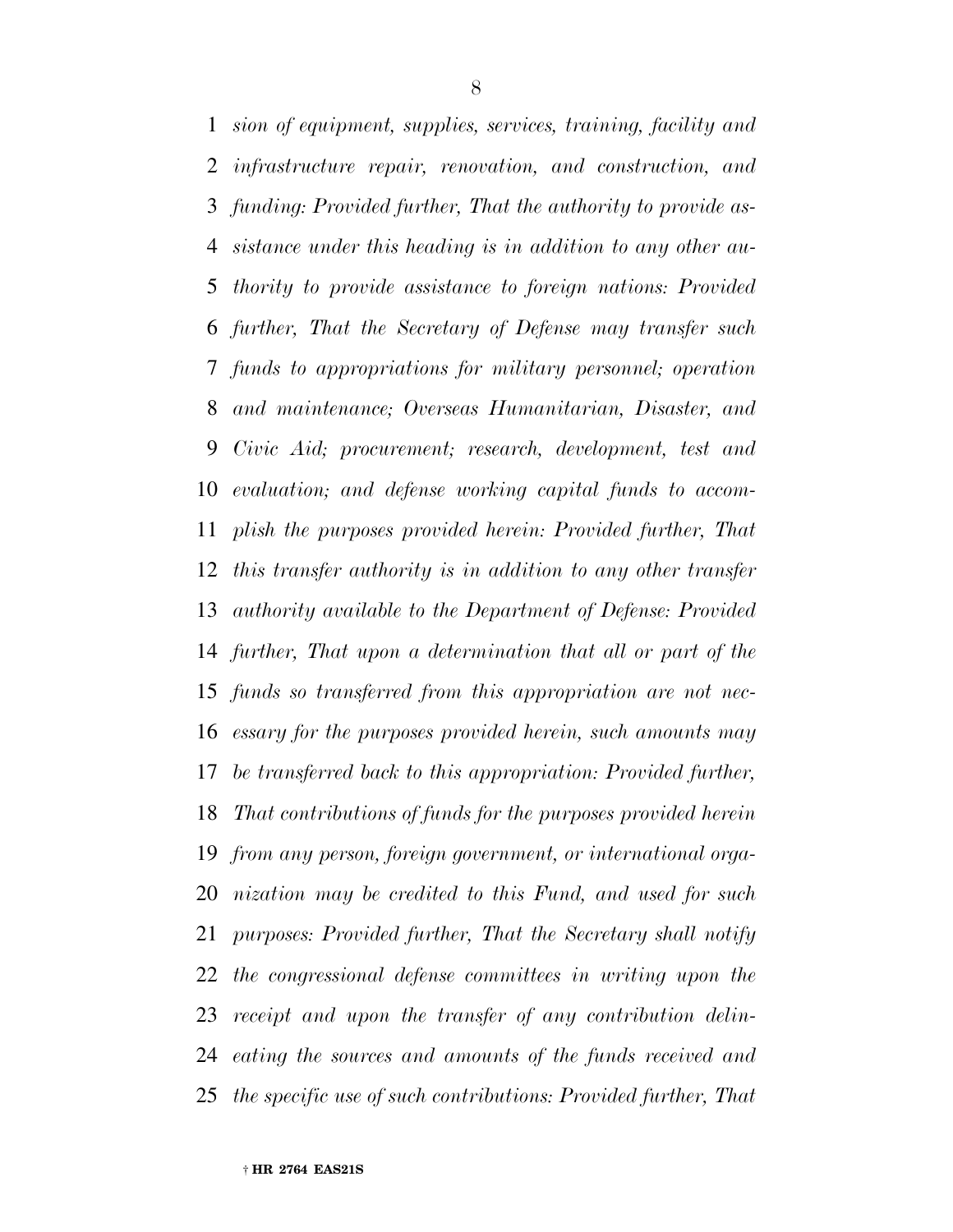*the Secretary of Defense shall, not fewer than five days prior to making transfers from this appropriation account, notify the congressional defense committees in writing of the details of any such transfer: Provided further, That the Secretary shall submit a report no later than 30 days after the end of each fiscal quarter to the congressional defense committees summarizing the details of the transfer of funds from this appropriation.*

## *JOINT IMPROVISED EXPLOSIVE DEVICE DEFEAT FUND (INCLUDING TRANSFER OF FUNDS)*

 *For the ''Joint Improvised Explosive Device Defeat Fund'', \$4,269,000,000, to remain available until Sep- tember 30, 2010: Provided, That such funds shall be avail- able to the Secretary of Defense, notwithstanding any other provision of law, for the purpose of allowing the Director of the Joint Improvised Explosive Device Defeat Organiza- tion to investigate, develop and provide equipment, sup- plies, services, training, facilities, personnel and funds to assist United States forces in the defeat of improvised explo- sive devices: Provided further, That within 60 days of the enactment of this Act, a plan for the intended management and use of the Fund is provided to the congressional defense committees: Provided further, That the Secretary of Defense shall submit a report not later than 30 days after the end of each fiscal quarter to the congressional defense commit-*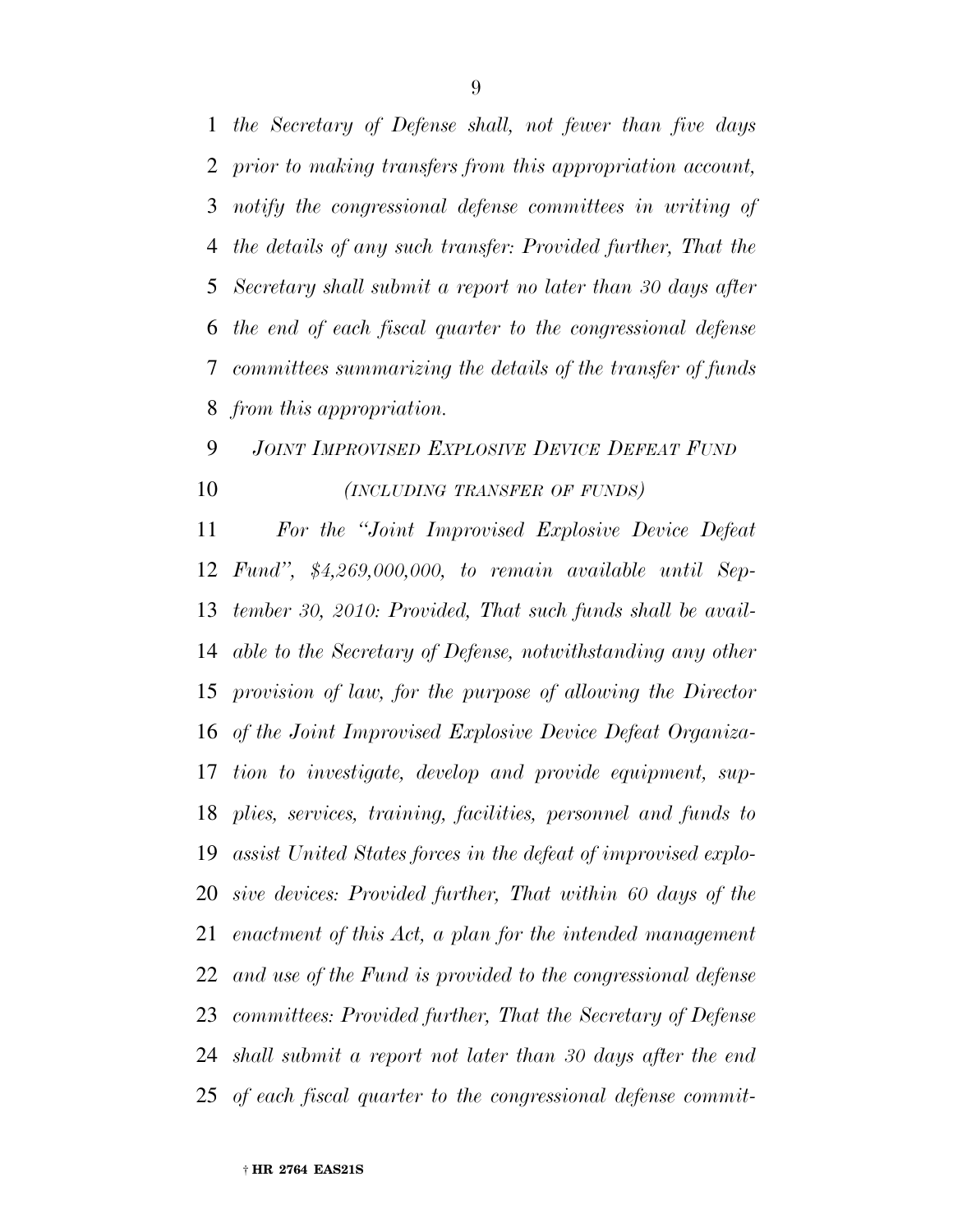*tees providing assessments of the evolving threats, indi- vidual service requirements to counter the threats, the cur- rent strategy for predeployment training of members of the Armed Forces on improvised explosive devices, and details on the execution of this Fund: Provided further, That the Secretary of Defense may transfer funds provided herein to appropriations for military personnel; operation and main- tenance; procurement; research, development, test and eval- uation; and defense working capital funds to accomplish the purpose provided herein: Provided further, That this trans- fer authority is in addition to any other transfer authority available to the Department of Defense: Provided further, That upon determination that all or part of the funds so transferred from this appropriation are not necessary for the purpose provided herein, such amounts may be trans- ferred back to this appropriation: Provided further, That the Secretary of Defense shall, not fewer than 5 days prior to making transfers from this appropriation, notify the con- gressional defense committees in writing of the details of any such transfer.*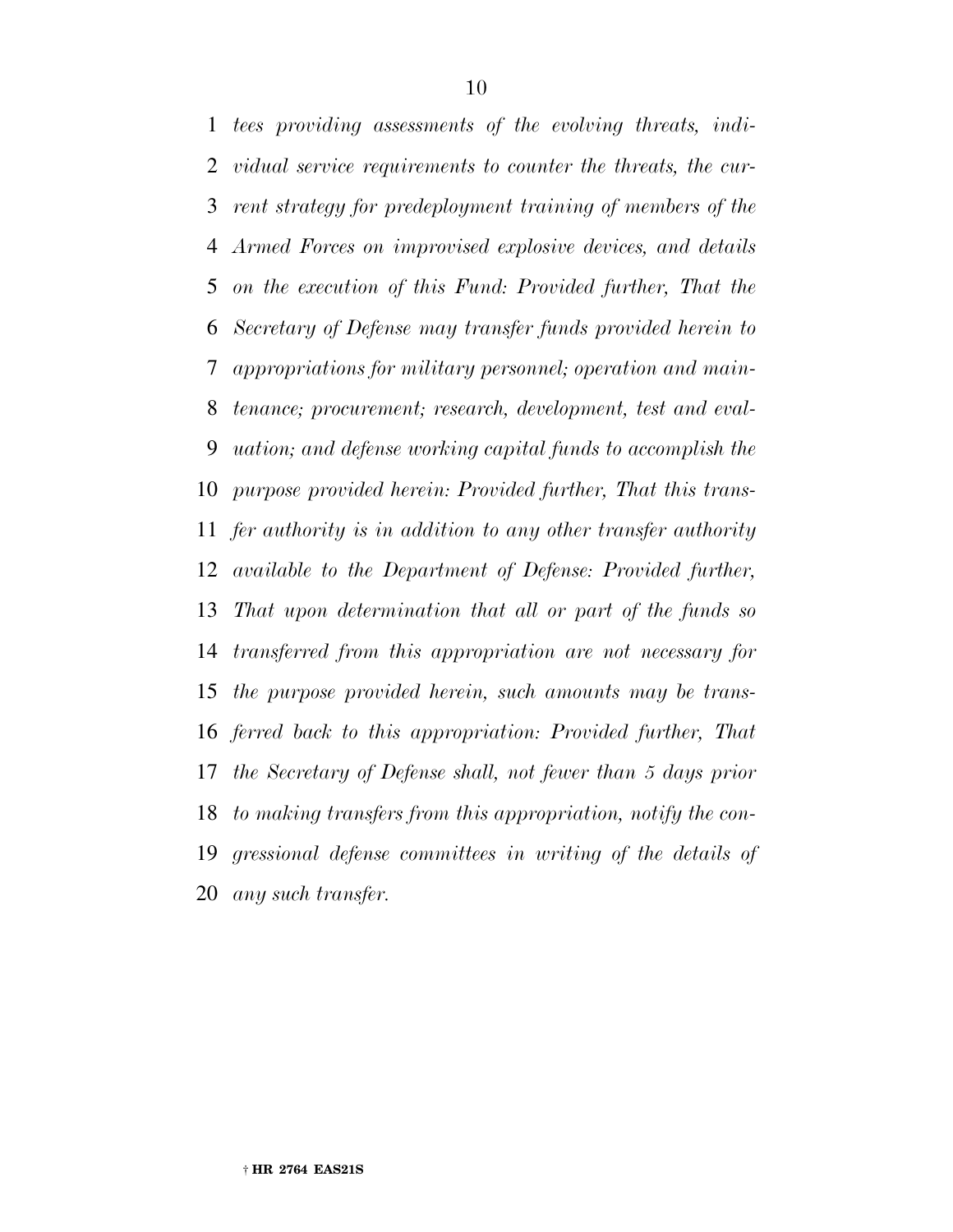| $\mathbf{1}$   | TITLE III-PROCUREMENT                                       |  |  |  |  |  |
|----------------|-------------------------------------------------------------|--|--|--|--|--|
| $\overline{2}$ | <b>PROCUREMENT</b>                                          |  |  |  |  |  |
| 3              | <b>AIRCRAFT PROCUREMENT, ARMY</b>                           |  |  |  |  |  |
| $\overline{4}$ | For an additional amount for "Aircraft Procurement,         |  |  |  |  |  |
| 5              | $Army$ ", \$943,600,000, to remain available for obligation |  |  |  |  |  |
| 6              | until September 30, 2010.                                   |  |  |  |  |  |
| 7              | PROCUREMENT OF WEAPONS AND TRACKED COMBAT                   |  |  |  |  |  |
| 8              | VEHICLES, ARMY                                              |  |  |  |  |  |
| 9              | For an additional amount for "Procurement of Weap-          |  |  |  |  |  |
| 10             | ons and Tracked Combat Vehicles, Army", \$1,429,445,000,    |  |  |  |  |  |
| 11             | to remain available for obligation until September 30,      |  |  |  |  |  |
| 12             | 2010.                                                       |  |  |  |  |  |
|                |                                                             |  |  |  |  |  |
| 13             | PROCUREMENT OF AMMUNITION, ARMY                             |  |  |  |  |  |
| 14             | For an additional amount for "Procurement of Am-            |  |  |  |  |  |
| 15             | munition, Army", \$154,000,000, to remain available for ob- |  |  |  |  |  |
| 16             | ligation until September 30, 2010.                          |  |  |  |  |  |
| 17             | <b>OTHER PROCUREMENT, ARMY</b>                              |  |  |  |  |  |
| 18             | For an additional amount for "Other Procurement,            |  |  |  |  |  |
| 19             | Army", $$2,027,800,000,$ to remain available for obligation |  |  |  |  |  |
| 20             | until September 30, 2010.                                   |  |  |  |  |  |
| 21             | <b>AIRCRAFT PROCUREMENT, NAVY</b>                           |  |  |  |  |  |
| 22             | For an additional amount for "Aircraft Procurement,         |  |  |  |  |  |
| 23             | Navy", \$48,500,000, to remain available for obligation     |  |  |  |  |  |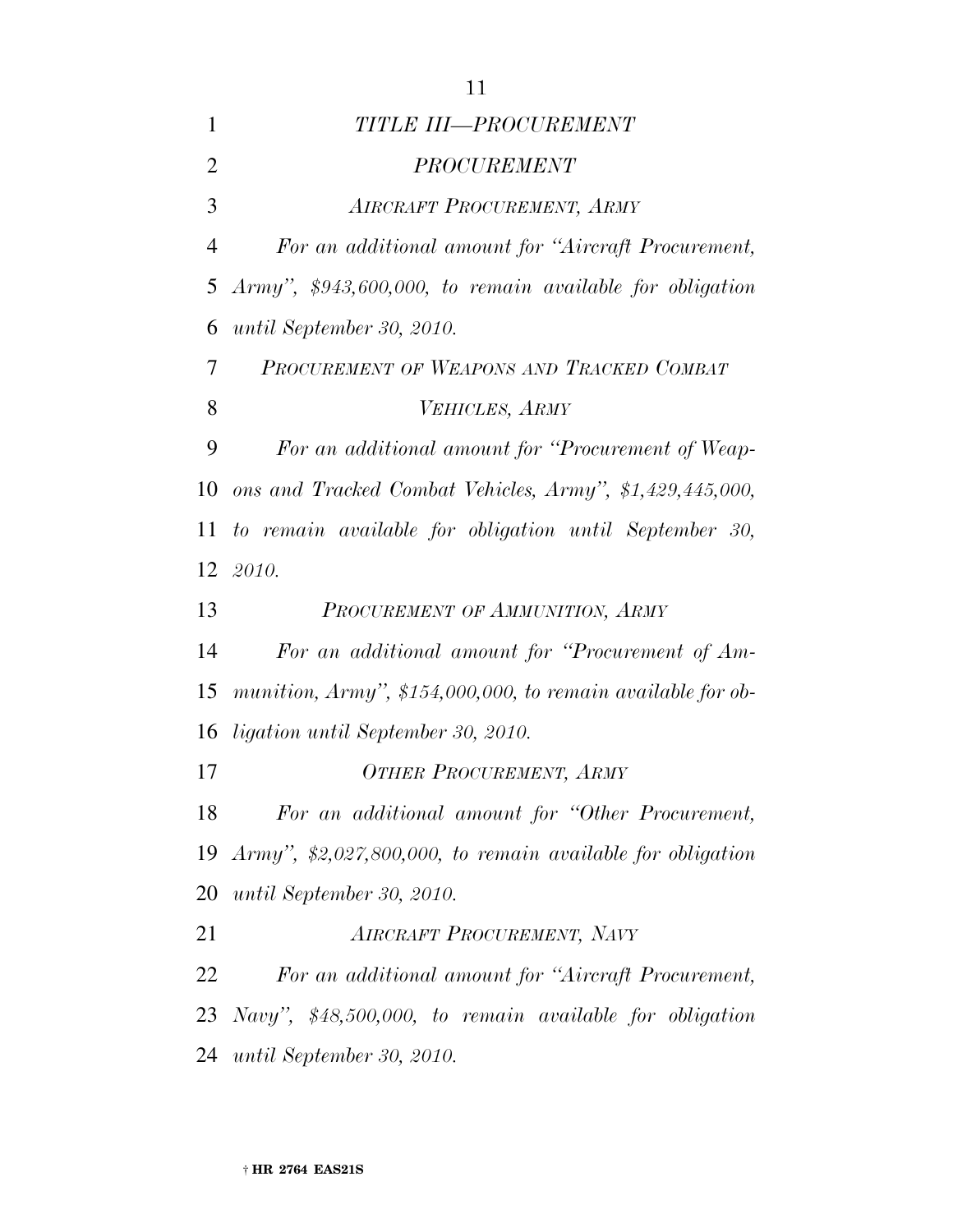| $\mathbf{1}$   | PROCUREMENT OF AMMUNITION, NAVY AND MARINE                      |
|----------------|-----------------------------------------------------------------|
| $\overline{2}$ | <b>CORPS</b>                                                    |
| 3              | For an additional amount for "Procurement of Am-                |
| $\overline{4}$ | munition, Navy and Marine Corps", \$304,945,000, to re-         |
| 5              | main available for obligation until September 30, 2010.         |
| 6              | <b>OTHER PROCUREMENT, NAVY</b>                                  |
| 7              | For an additional amount for "Other Procurement,                |
| 8              | Navy", $$91,481,000$ , to remain available for obligation       |
| 9              | until September 30, 2010.                                       |
| 10             | PROCUREMENT, MARINE CORPS                                       |
| 11             | For an additional amount for "Procurement, Marine"              |
| 12             | Corps", $$703,250,000, to remain available for obligation$      |
| 13             | until September 30, 2010.                                       |
| 14             | AIRCRAFT PROCUREMENT, AIR FORCE                                 |
| 15             | For an additional amount for "Aircraft Procurement,             |
|                | 16 Air Force", \$51,400,000, to remain available for obligation |
| 17             | until September 30, 2010.                                       |
| 18             | <b>OTHER PROCUREMENT, AIR FORCE</b>                             |
| 19             | For an additional amount for "Other Procurement,                |
| 20             | Air Force", \$30,725,000, to remain available for obligation    |
| 21             | until September 30, 2010.                                       |
| 22             | PROCUREMENT, DEFENSE-WIDE                                       |
| 23             | For an additional amount for "Procurement, Defense-             |
| 24             | Wide", \$274,743,000, to remain available for obligation        |
| 25             | until September 30, 2010.                                       |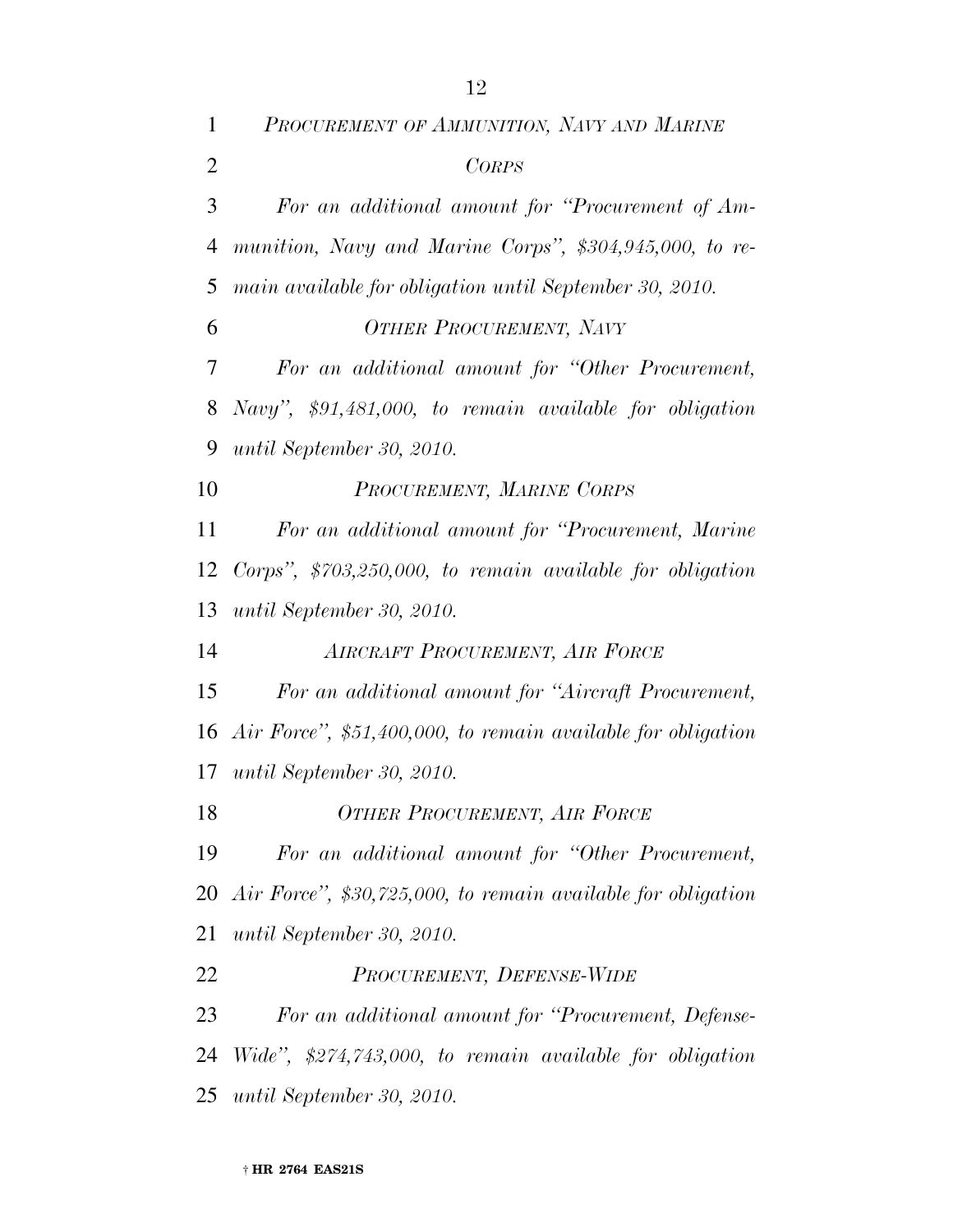| 1              | TITLE IV—REVOLVING AND MANAGEMENT FUNDS                               |  |  |  |  |
|----------------|-----------------------------------------------------------------------|--|--|--|--|
| $\overline{2}$ | REVOLVING AND MANAGEMENT FUNDS                                        |  |  |  |  |
| 3              | <b>DEFENSE WORKING CAPITAL FUNDS</b>                                  |  |  |  |  |
| $\overline{4}$ | For an additional amount of "Defense Working Cap-                     |  |  |  |  |
| 5              | <i>ital Funds</i> ", \$1,000,000,000, to remain available for obliga- |  |  |  |  |
| 6              | tion until September 30, 2010.                                        |  |  |  |  |
| 7              | TITLE V-OTHER DEPARTMENT OF DEFENSE                                   |  |  |  |  |
| 8              | PROGRAMS                                                              |  |  |  |  |
| 9              | OTHER DEPARTMENT OF DEFENSE PROGRAMS                                  |  |  |  |  |
| 10             | <b>DEFENSE HEALTH PROGRAM</b>                                         |  |  |  |  |
| 11             | For an additional amount for "Defense Health Pro-                     |  |  |  |  |
| 12             | gram", \$575,701,000 for Operation and maintenance.                   |  |  |  |  |
| 13             | DRUG INTERDICTION AND COUNTER-DRUG ACTIVITIES,                        |  |  |  |  |
| 14             | <b>DEFENSE</b>                                                        |  |  |  |  |
| 15             | For an additional amount for "Drug Interdiction and                   |  |  |  |  |
| 16             | Counter-Drug Activities, Defense", \$192,601,000.                     |  |  |  |  |
| 17             | TITLE VI—GENERAL PROVISIONS                                           |  |  |  |  |
| 18             | <b>GENERAL PROVISIONS</b>                                             |  |  |  |  |
| 19             | SEC. 601. Appropriations provided in this division are                |  |  |  |  |
| 20             | available for obligation until September 30, 2008, unless             |  |  |  |  |
| 21             | otherwise so provided in this division.                               |  |  |  |  |
| 22             | SEC. 602. Notwithstanding any other provision of law                  |  |  |  |  |
| 23             | or of this division, funds made available in this division            |  |  |  |  |
| 24             | are in addition to amounts appropriated or otherwise made             |  |  |  |  |
| 25             | available for the Department of Defense for fiscal year 2008.         |  |  |  |  |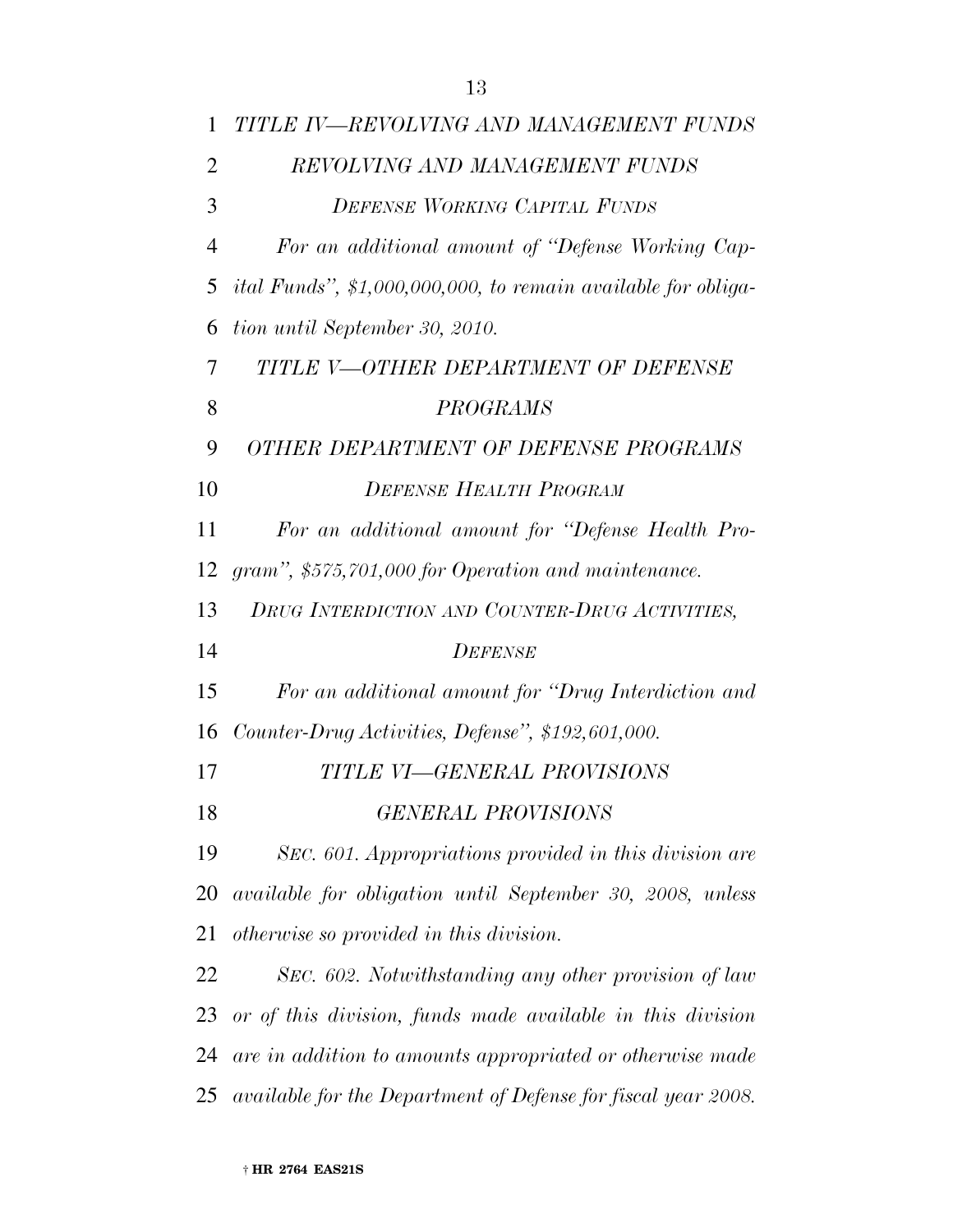## *(TRANSFER OF FUNDS)*

 *SEC. 603. Upon the determination of the Secretary of Defense that such action is necessary in the national inter- est, the Secretary may transfer between appropriations up to \$4,000,000,000 of the funds made available to the De- partment of Defense in this division: Provided, That the Secretary shall notify the Congress promptly of each trans- fer made pursuant to the authority in this section: Provided further, That the authority provided in this section is in addition to any other transfer authority available to the Department of Defense.*

 *SEC. 604. Funds appropriated in this division, or made available by the transfer of funds in or pursuant to this division, for intelligence activities are deemed to be spe- cifically authorized by the Congress for purposes of section 504 of the National Security Act of 1947 (50 U.S.C. 414). SEC. 605. None of the funds provided in this division may be used to finance programs or activities denied by Congress in fiscal years 2007 or 2008 appropriations to the Department of Defense or to initiate a procurement or re- search, development, test and evaluation new start program without prior written notification to the congressional de-fense committees.*

 *SEC. 606. (a) AVAILABILITY OF FUNDS FOR CERP.— From funds made available in this division to the Depart-*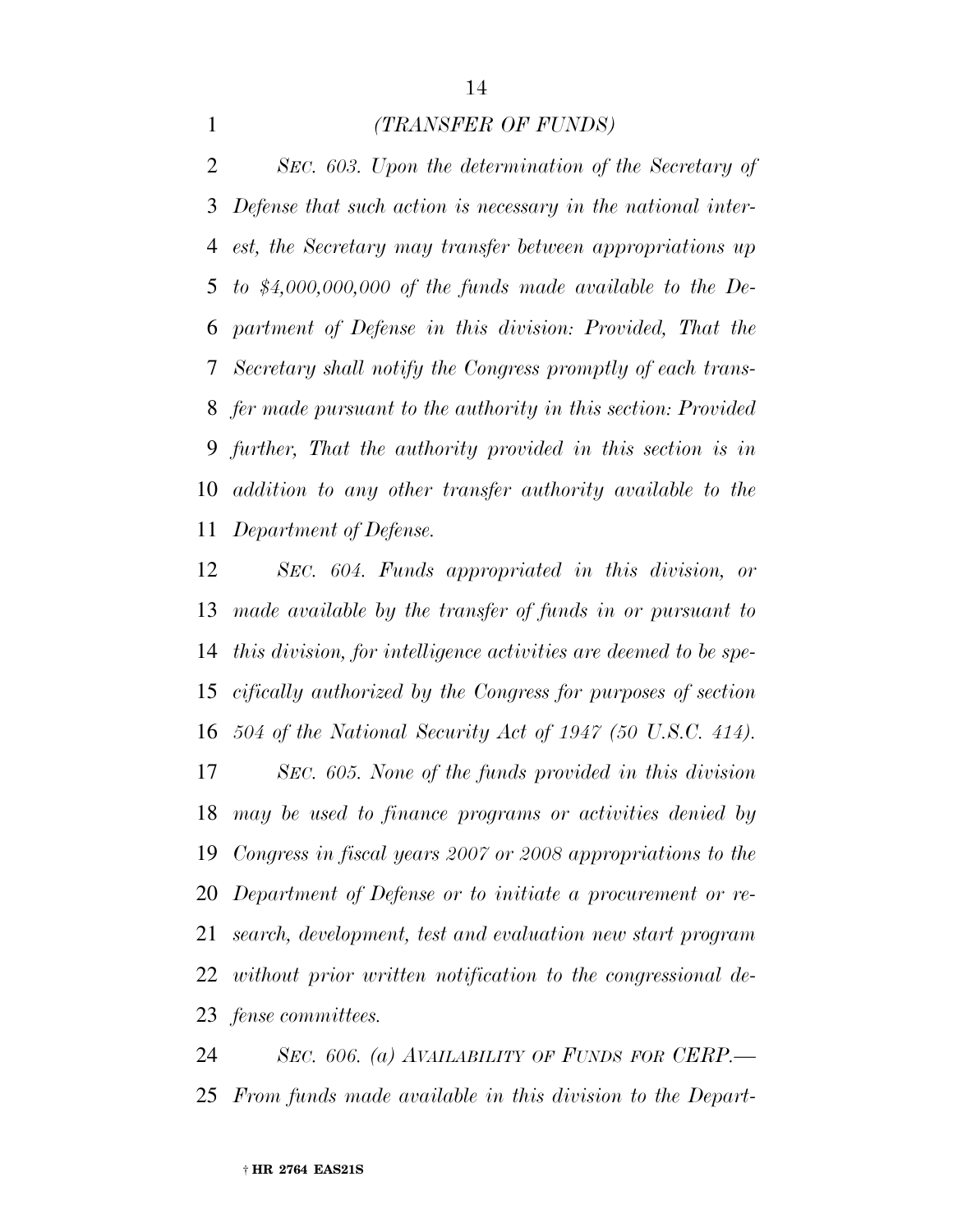*ment of Defense, not to exceed \$500,000,000 may be used, notwithstanding any other provision of law, to fund the Commander's Emergency Response Program, for the pur- pose of enabling military commanders in Iraq to respond to urgent humanitarian relief and reconstruction require- ments within their areas of responsibility by carrying out programs that will immediately assist the Iraqi people, and to fund a similar program to assist the people of Afghani-stan.*

 *(b) QUARTERLY REPORTS.—Not later than 15 days after the end of each fiscal year quarter (beginning with the first quarter of fiscal year 2008), the Secretary of De- fense shall submit to the congressional defense committees a report regarding the source of funds and the allocation and use of funds during that quarter that were made avail- able pursuant to the authority provided in this section or under any other provision of law for the purposes of the programs under subsection (a).*

 *SEC. 607. During the current fiscal year, funds avail- able to the Department of Defense for operation and mainte- nance may be used, notwithstanding any other provision of law, to provide supplies, services, transportation, includ- ing airlift and sealift, and other logistical support to coali- tion forces supporting military and stability operations in Iraq and Afghanistan: Provided, That the Secretary of De-*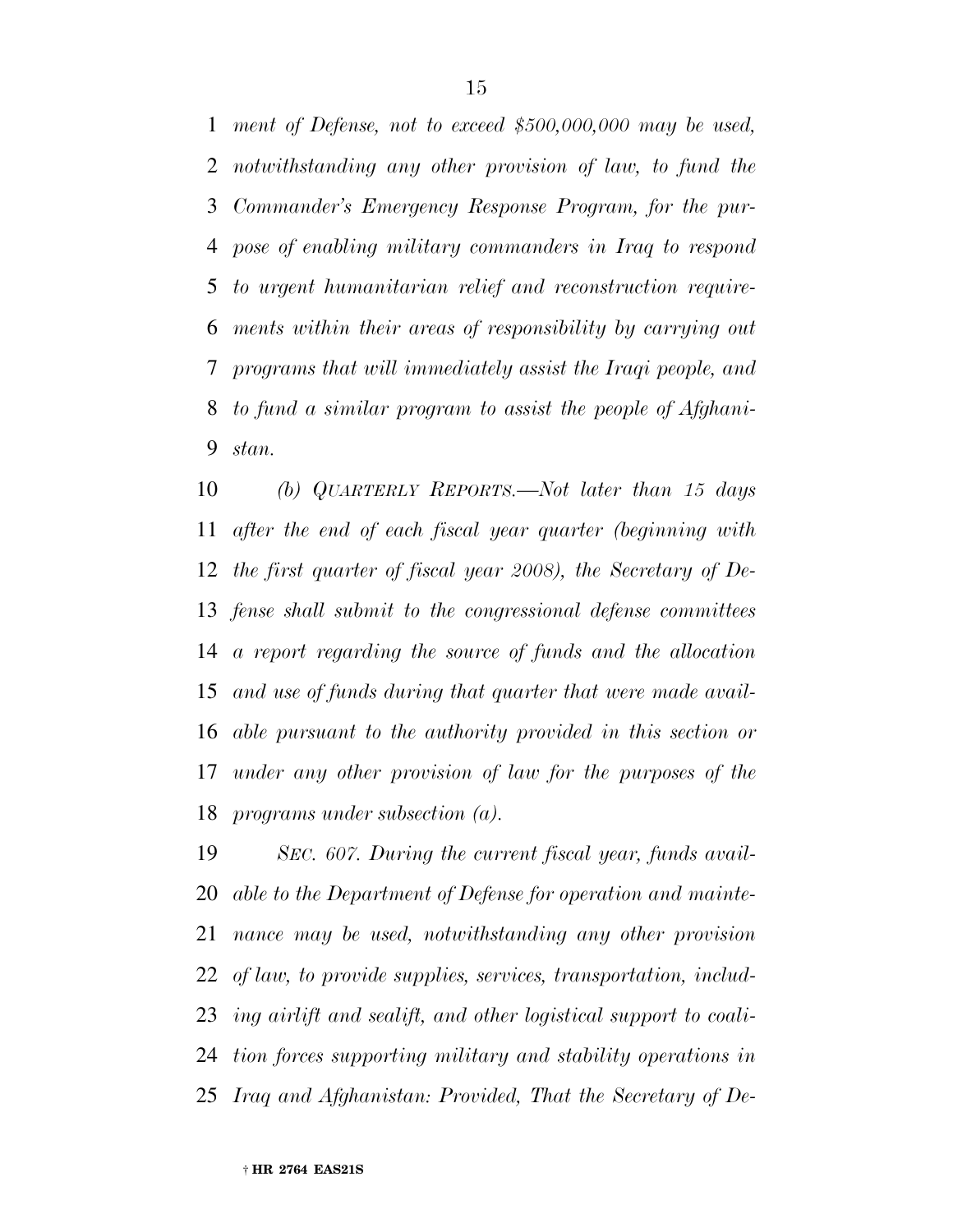*fense shall provide quarterly reports to the congressional de- fense committees regarding support provided under this sec-tion.*

 *SEC. 608. During fiscal year 2008, supervision and administration costs associated with projects carried out with funds appropriated to ''Afghanistan Security Forces Fund'' or ''Iraq Security Forces Fund'' in this division may be obligated at the time a construction contract is awarded: Provided, That for the purpose of this section, su- pervision and administration costs include all in-house Government costs.*

 *SEC. 609. (a) REPORTS ON PROGRESS TOWARD STA- BILITY IN IRAQ.—Not later than 60 days after the date of the enactment of this Act and every 90 days thereafter through the end of fiscal year 2008, the Secretary of Defense shall set forth in a report to Congress a comprehensive set of performance indicators and measures for progress toward military and political stability in Iraq.*

 *(b) SCOPE OF REPORTS.—Each report shall include performance standards and goals for security, economic, and security force training objectives in Iraq together with a notional timetable for achieving these goals.*

 *(c) SPECIFIC ELEMENTS.—In specific, each report shall require, at a minimum, the following:*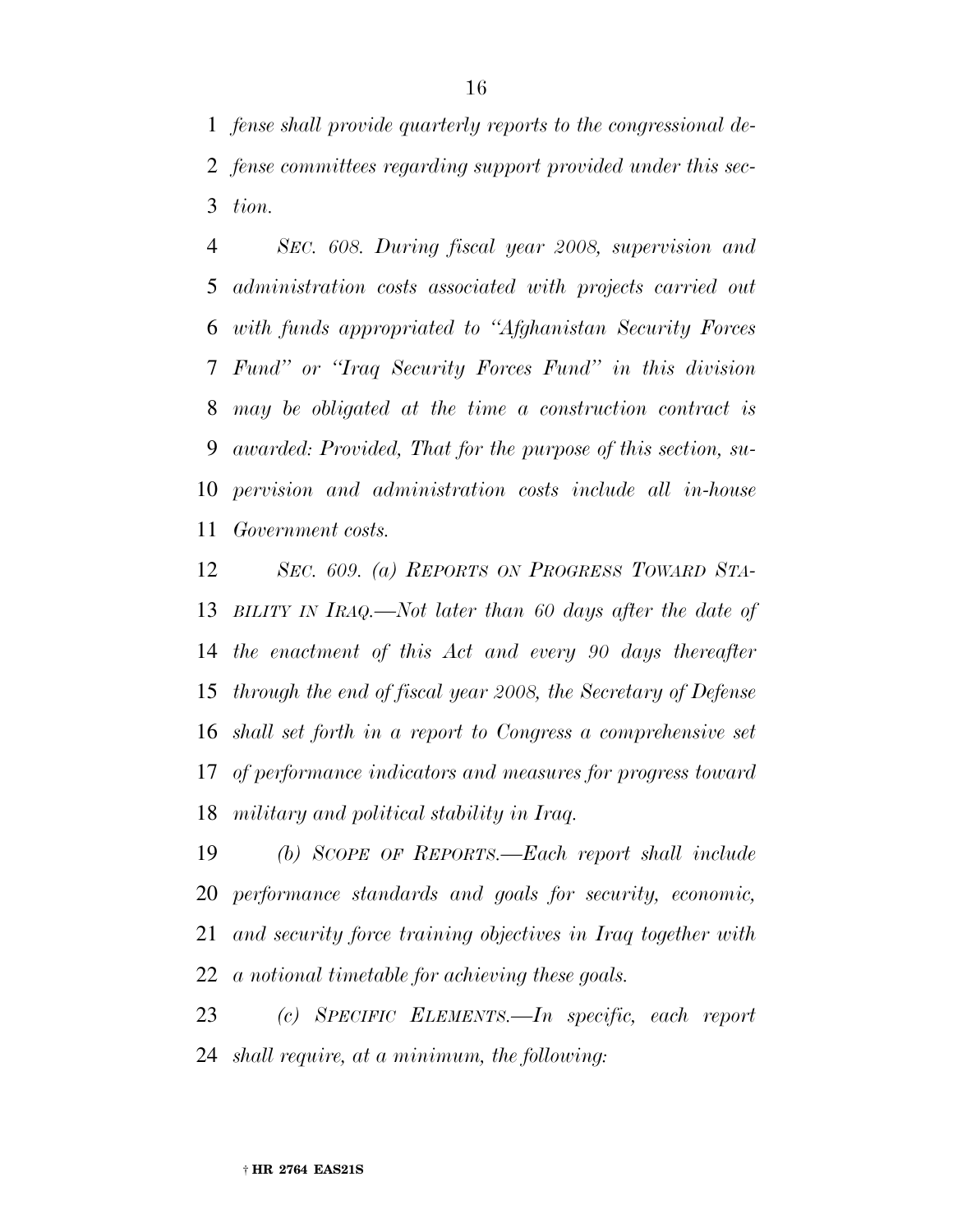| $\mathbf{1}$   | $(1)$ With respect to stability and security in   |
|----------------|---------------------------------------------------|
| $\overline{2}$ | Iraq, the following:                              |
| 3              | $(A)$ Key measures of political stability, in-    |
| $\overline{4}$ | cluding the important political milestones that   |
| 5              | must be achieved over the next several years.     |
| 6              | $(B)$ The primary indicators of a stable secu-    |
| 7              | rity environment in Iraq, such as number of en-   |
| 8              | gagements per day, numbers of trained Iraqi       |
| 9              | forces, and trends relating to numbers and types  |
| 10             | of ethnic and religious-based hostile encounters. |
| 11             | $(C)$ An assessment of the estimated strength     |
| 12             | of the insurgency in Iraq and the extent to which |
| 13             | <i>it is composed of non-Iraqi fighters.</i>      |
| 14             | $(D)$ A description of all militias operating     |
| 15             | in Iraq, including the number, size, equipment    |
| 16             | strength, military effectiveness, sources of sup- |
| 17             | port, legal status, and efforts to disarm or re-  |
| 18             | integrate each militia.                           |
| 19             | $(E)$ Key indicators of economic activity that    |
| 20             | should be considered the most important for de-   |
| 21             | termining the prospects of stability in Iraq,     |
| 22             | $including-$                                      |
| 23             | $(i)$ unemployment levels;                        |
| 24             | $(ii)$ electricity, water, and oil produc-        |
| 25             | tion rates; and                                   |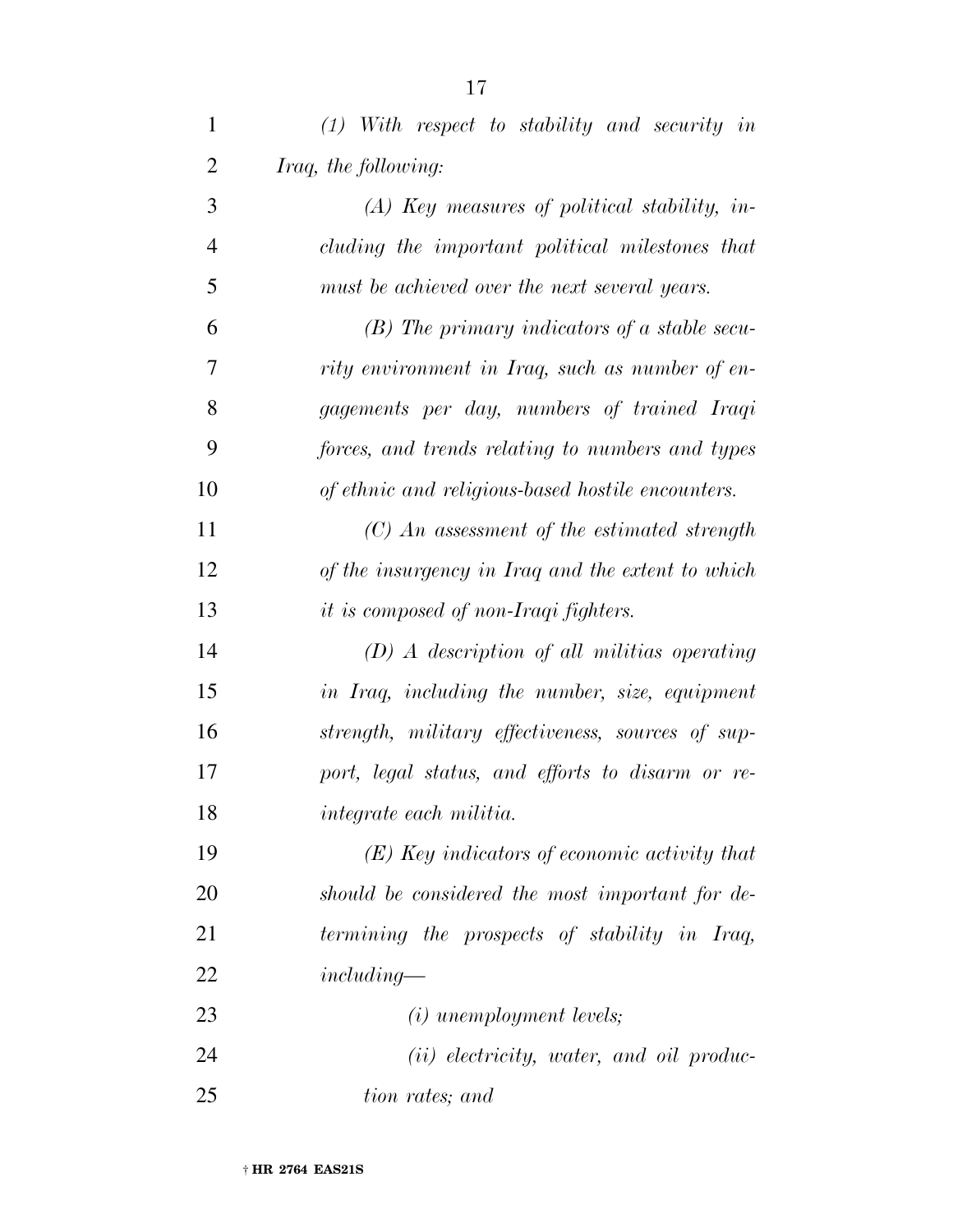| $\mathbf{1}$   | ( <i>iii</i> ) hunger and poverty levels.           |
|----------------|-----------------------------------------------------|
| $\overline{2}$ | $(F)$ The criteria the Administration will use      |
| 3              | to determine when it is safe to begin with-         |
| $\overline{4}$ | drawing United States forces from Iraq.             |
| 5              | $(2)$ With respect to the training and performance  |
| 6              | of security forces in Iraq, the following:          |
| 7              | (A) The training provided Iraqi military            |
| 8              | and other Ministry of Defense forces and the        |
| 9              | equipment used by such forces.                      |
| 10             | $(B)$ Key criteria for assessing the capabili-      |
| 11             | ties and readiness of the Iraqi military and        |
| 12             | other Ministry of Defense forces, goals for achiev- |
| 13             | ing certain capability and readiness levels (as     |
| 14             | well as for recruiting, training, and equipping     |
| 15             | these forces), and the milestones and notional      |
| 16             | <i>timetable for achieving these goals.</i>         |
| 17             | (C) The operational readiness status of the         |
| 18             | Iraqi military forces, including the type, num-     |
| 19             | ber, size, and organizational structure of Iraqi    |
| 20             | battalions that are—                                |
| 21             | capable of conducting<br>(i)                        |
| 22             | counterinsurgency operations independ-              |
| 23             | ently;                                              |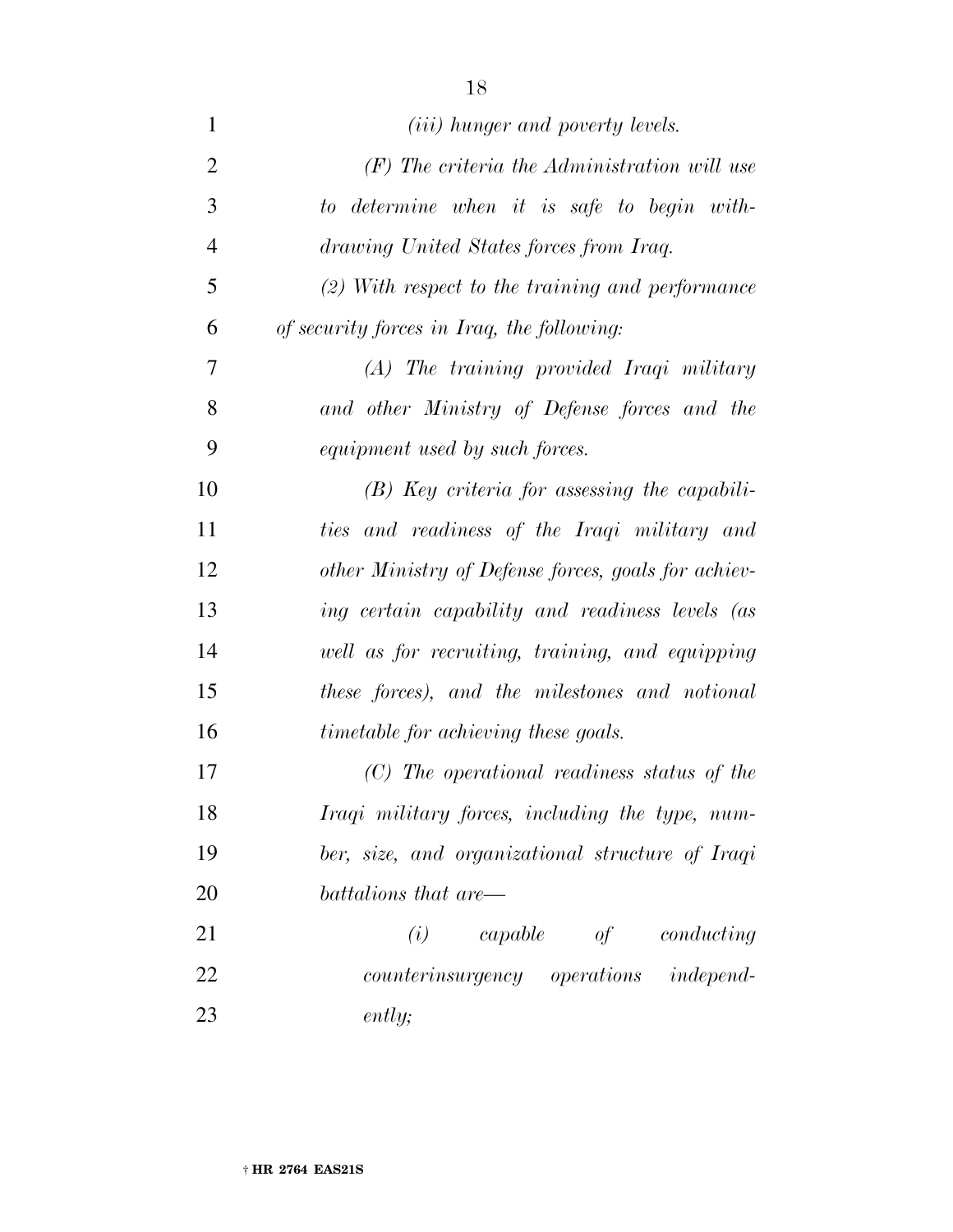| $\mathbf{1}$   | (ii)<br>capable<br>of<br>conducting               |  |  |  |  |  |  |
|----------------|---------------------------------------------------|--|--|--|--|--|--|
| $\overline{2}$ | counterinsurgency operations with the sup-        |  |  |  |  |  |  |
| 3              | port of United States or coalition forces; or     |  |  |  |  |  |  |
| $\overline{4}$ | (iii)<br>ready to<br>conduct<br>not               |  |  |  |  |  |  |
| 5              | counterinsurgency operations.                     |  |  |  |  |  |  |
| 6              | $(D)$ The rates of absenteeism in the Iraqi       |  |  |  |  |  |  |
| 7              | military forces and the extent to which insur-    |  |  |  |  |  |  |
| 8              | gents have infiltrated such forces.               |  |  |  |  |  |  |
| 9              | (E) The training provided Iraqi police and        |  |  |  |  |  |  |
| 10             | other Ministry of Interior forces and the equip-  |  |  |  |  |  |  |
| 11             | ment used by such forces.                         |  |  |  |  |  |  |
| 12             | $(F)$ Key criteria for assessing the capabili-    |  |  |  |  |  |  |
| 13             | ties and readiness of the Iraqi police and other  |  |  |  |  |  |  |
| 14             | Ministry of Interior forces, goals for achieving  |  |  |  |  |  |  |
| 15             | certain capability and readiness levels (as well  |  |  |  |  |  |  |
| 16             | as for recruiting, training, and equipping), and  |  |  |  |  |  |  |
| 17             | the milestones and notional timetable for achiev- |  |  |  |  |  |  |
| 18             | ing these goals, including-                       |  |  |  |  |  |  |
| 19             | $(i)$ the number of police recruits that          |  |  |  |  |  |  |
| 20             | have received classroom training and the          |  |  |  |  |  |  |
| 21             | duration of such instruction;                     |  |  |  |  |  |  |
| 22             | $(ii)$ the number of veteran police offi-         |  |  |  |  |  |  |
| 23             | cers who have received classroom instruction      |  |  |  |  |  |  |
| 24             | and the duration of such instruction;             |  |  |  |  |  |  |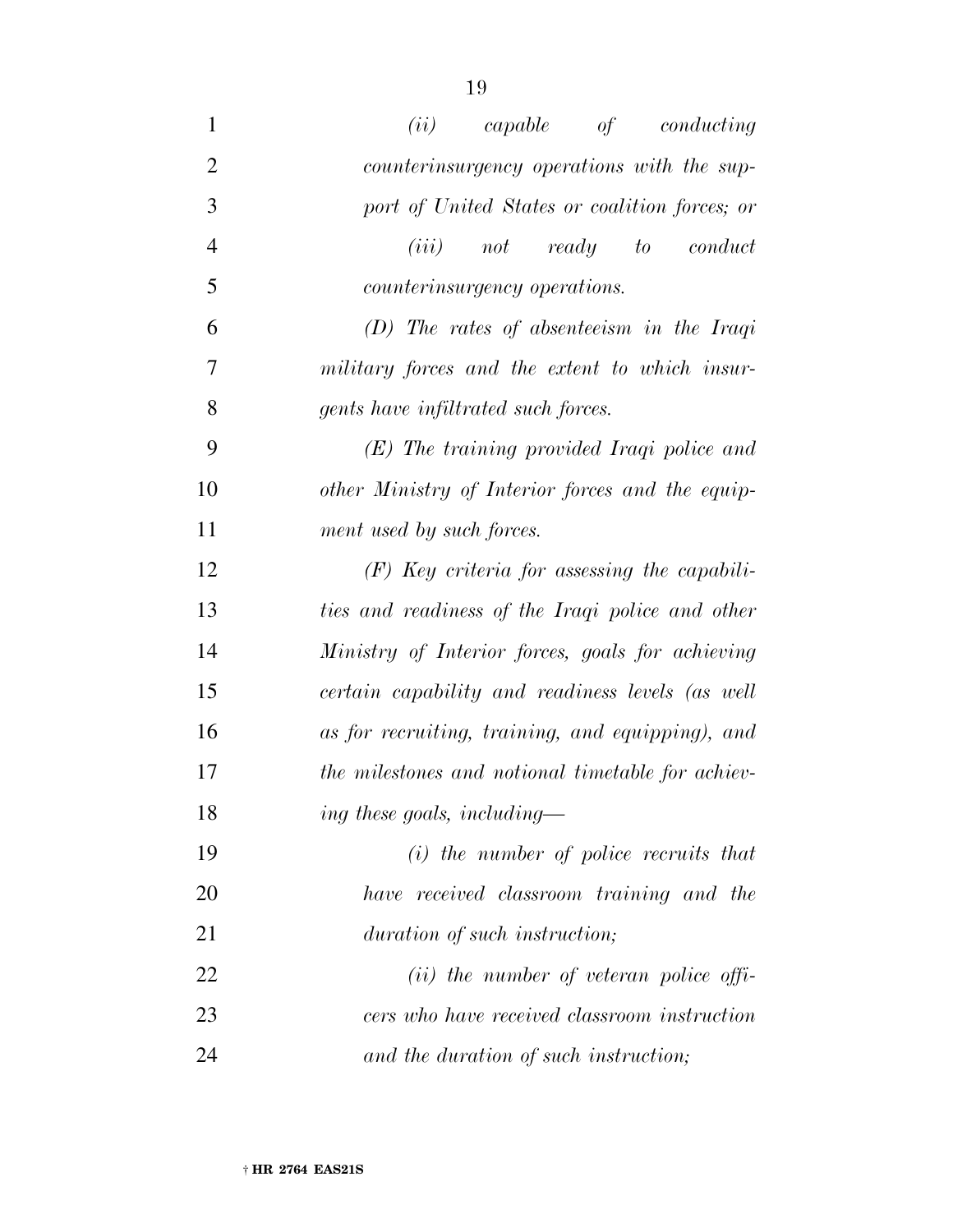| $\mathbf{1}$   | ( <i>iii</i> ) the number of police candidates     |
|----------------|----------------------------------------------------|
| $\overline{2}$ | screened by the Iraqi Police Screening Serv-       |
| 3              | ice, the number of candidates derived from         |
| $\overline{4}$ | other entry procedures, and the success rates      |
| 5              | of those groups of candidates;                     |
| 6              | (iv) the number of Iraqi police forces             |
| 7              | who have received field training by inter-         |
| 8              | national police trainers and the duration of       |
| 9              | such instruction; and                              |
| 10             | $(v)$ attrition rates and measures of ab-          |
| 11             | senteeism and infiltration by insurgents.          |
| 12             | (G) The estimated total number of Iraqi            |
| 13             | battalions needed for the Iraqi security forces to |
| 14             | perform duties now being undertaken by coali-      |
| 15             | tion forces, including defending the borders of    |
| 16             | Iraq and providing adequate levels of law and      |
| 17             | order throughout Iraq.                             |
| 18             | (H) The effectiveness of the Iraqi military        |
| 19             | and police officer cadres and the chain of com-    |
| 20             | mand.                                              |
| 21             | (I) The number of United States and coali-         |
| 22             | tion advisors needed to support the Iraqi secu-    |
| 23             | rity forces and associated ministries.             |
| 24             | $(J)$ An assessment, in a classified annex if      |
| 25             | necessary, of United States military require-      |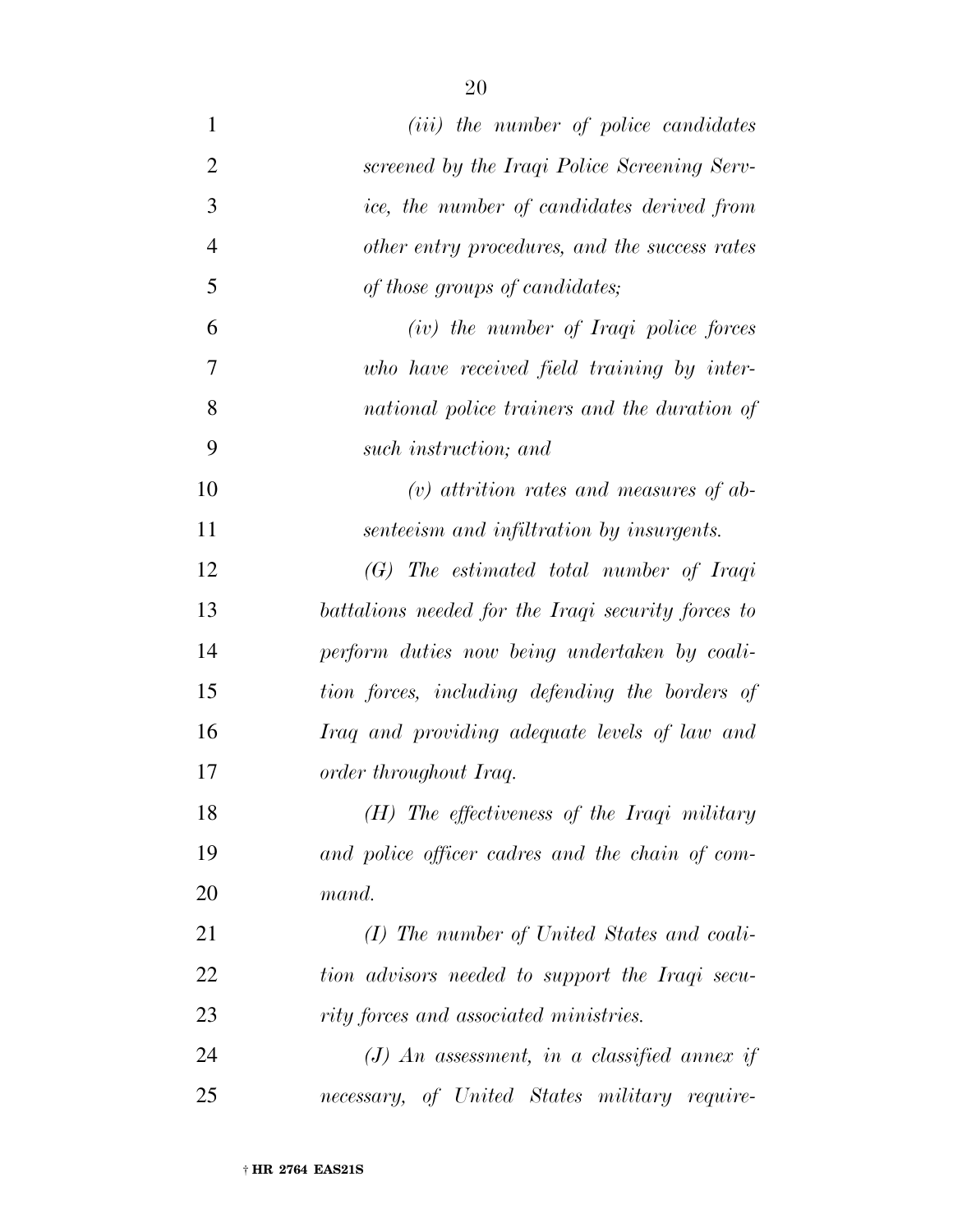|  | ments, including planned force rotations, |  |  |
|--|-------------------------------------------|--|--|
|  | through the end of calendar year 2008.    |  |  |

 *SEC. 610. Each amount appropriated or otherwise made available in this division is designated as an emer- gency requirement and necessary to meet emergency needs pursuant to subsections (a) and (b) of section 204 of S. Con. Res. 21 (110th Congress), the concurrent resolution on the budget for fiscal year 2008.*

 *SEC. 611. None of the funds appropriated or otherwise made available by this division may be obligated or ex- pended to provide award fees to any defense contractor for performance that does not meet the requirements of the con-tract.*

 *SEC. 612. No funds appropriated or otherwise made available by this division may be used by the Government of the United States to enter into an agreement with the Government of Iraq that would subject members of the Armed Forces of the United States to the jurisdiction of Iraq criminal courts or punishment under Iraq law.*

 *SEC. 613. Notwithstanding any other provision of law, the Secretary of the Army may reimburse a member for ex- penses incurred by the member or family member when such expenses are otherwise not reimbursable under law: Pro- vided, That such expenses must have been incurred in good faith as a direct consequence of reasonable preparation for,*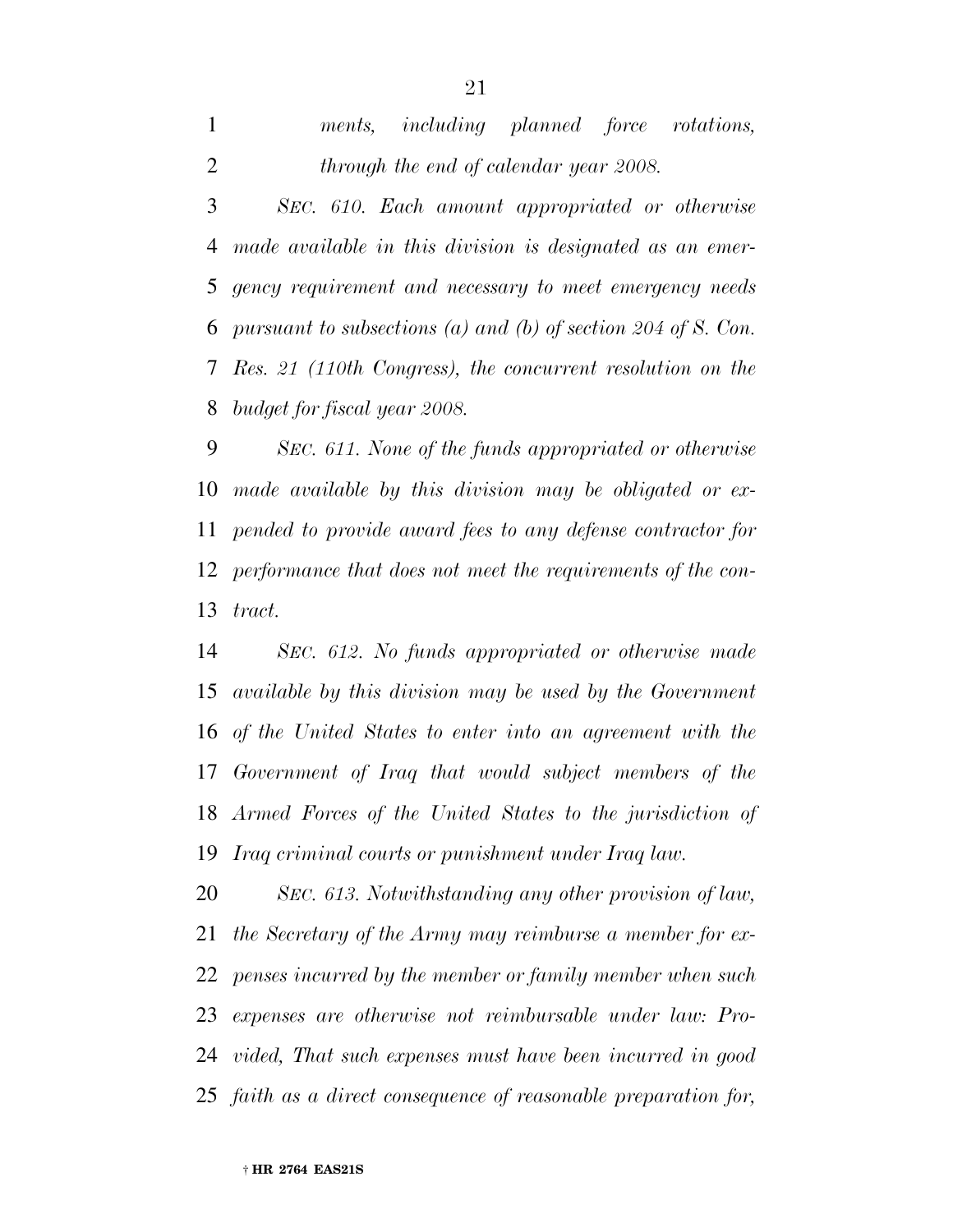*Secretary.*